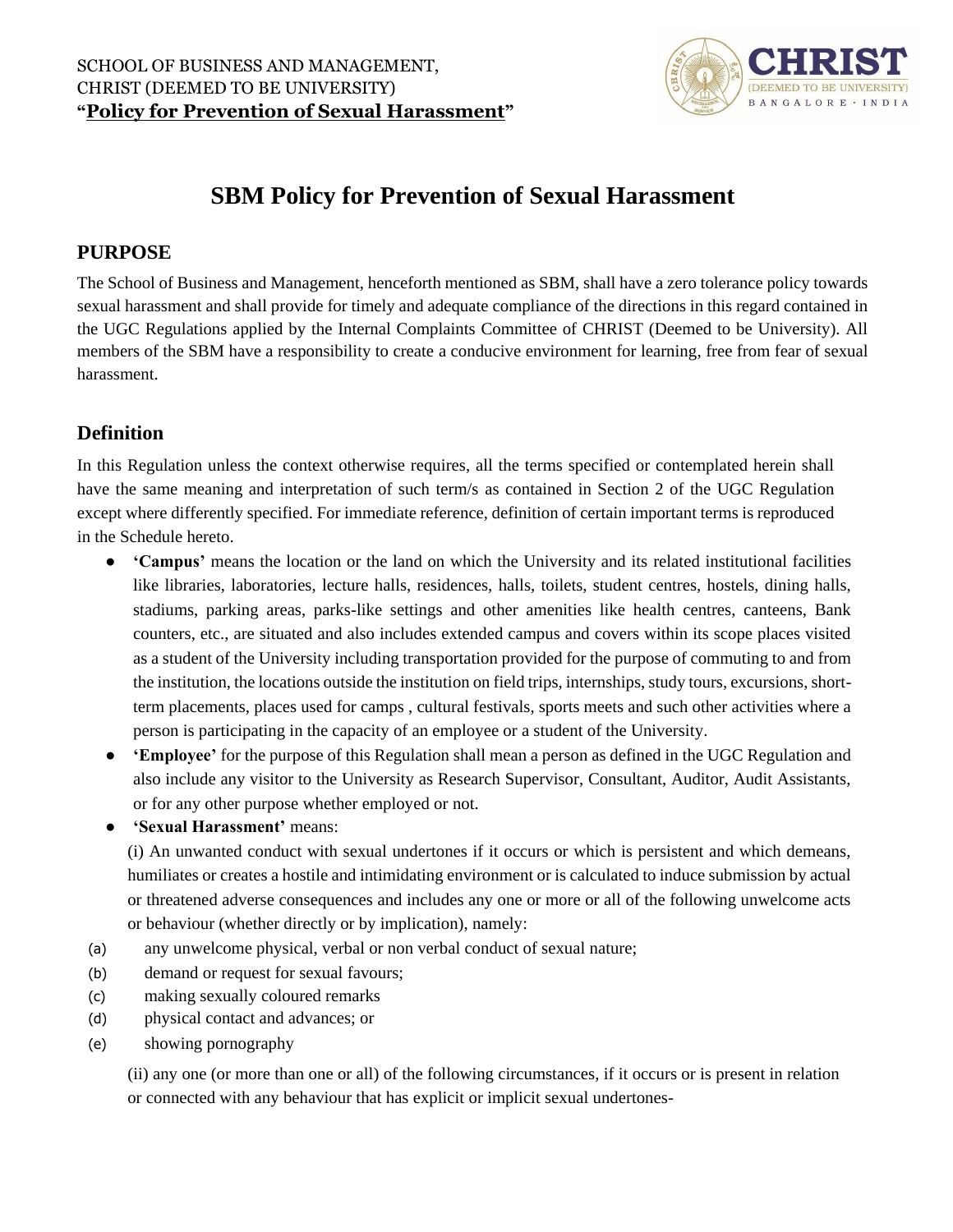

(a) implied or explicit promise of preferential treatment as quid pro quo for sexual favours;

- (b) implied or explicit threat of detrimental treatment in the conduct of work;
- (c) implied or explicit threat about the present or future status of the person concerned;
- (d) creating an intimidating offensive or hostile learning environment;
	- (e) humiliating treatment likely to affect the health, safety dignity or physical integrity of the person concerned.
	- **'University Community'** shall mean and include all its employees as defined including casual, part-time contracted or **full** time, its Service Providers and its Associated persons such as external members in the Board of Studies, Academic Council and Board of Management.
	- **'Victimisation'** means any unfavourable treatment meted out to a person with an implicit or explicit intention to obtain sexual favour.
	- **'Aggrieved Person'** means an employee or student who is not satisfied with redressal measures taken at the different levels
		- o Staff-
			- HOS/HOD/Senior Colleagues
		- o Student-
			- Class Coordinator/ Mentor
			- Batch Counsellor
			- HOS/HOD

and is desirous of appealing to the CRC. \*add clause of direct approach

- **'Workplace'** means the Campus or Campuses of the University including-
	- (a) Any department, organisation, undertaking, establishment, enterprise, institution, office, branch or unit which is established, owned, controlled or wholly or substantially financed by funds provided directly or indirectly by the University
	- (b) Any sports institute, stadium, sports complex or competition or games venue, whether residential or not used for training, sports or other activities relating thereof in the University.

# **SCOPE**

This Regulation shall apply to all Students, Employees (irrespective of their Tenure, Position, Designation or Gender) and Visitors (in whatever capacity) of the University in all its Campuses /workplaces.

# **GENERAL CODE OF CONDUCT**

## **COMPLAINT OF SEXUAL HARASSMENT AND ENQUIRY PROCEDURE:**

**1. Complaint Procedure: receiving-investigation (3 days): resolved or to ICC-follow up procedures regulations of ICC to be listed and integrated here**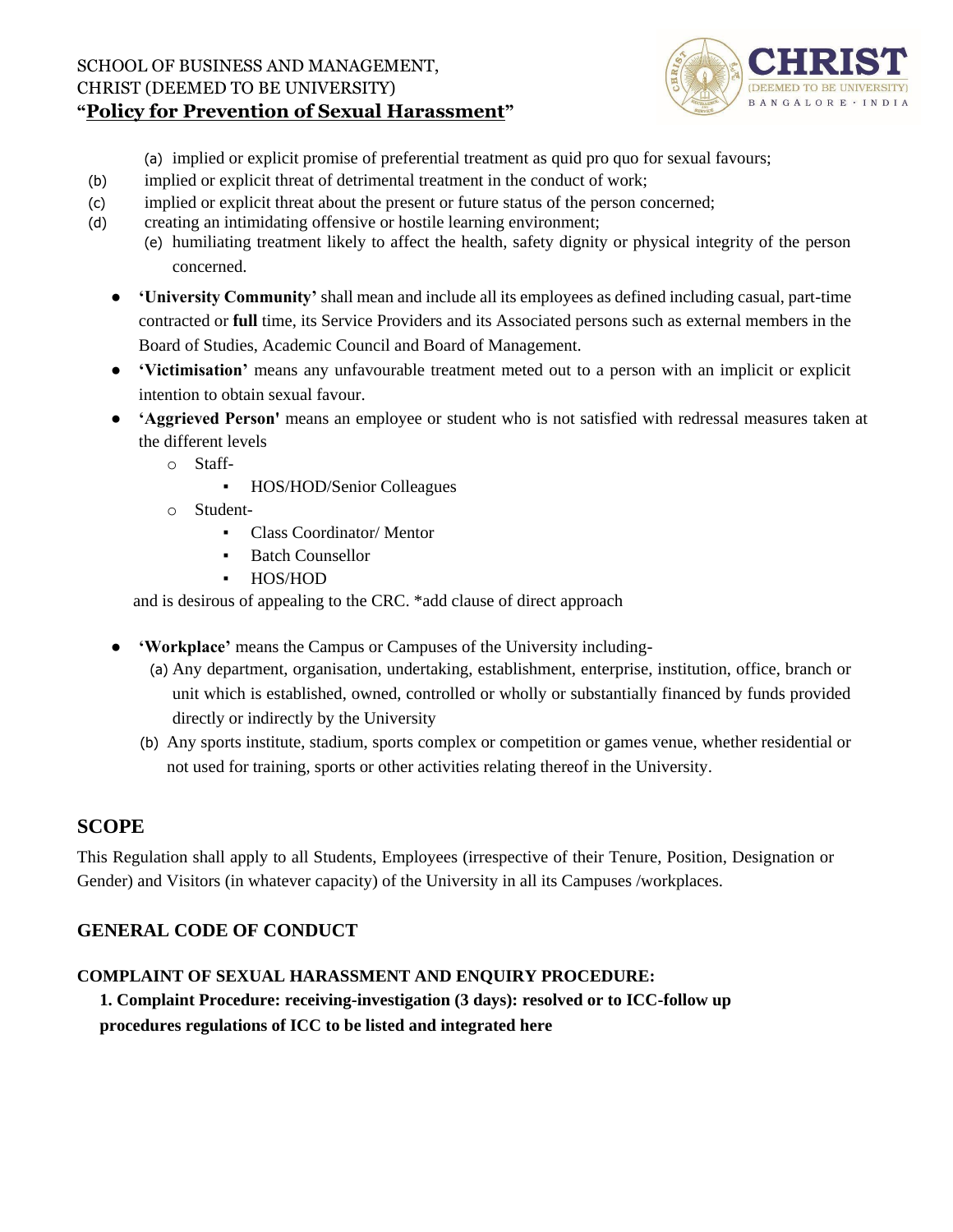

a. An aggrieved person is required to submit a duly signed written complaint to the CRC as early as possible after the grieving incident but not later than **three months** from the date of the incident and in case of a series of incidents within the similar time frame from the date of second such incident.

- i. Provided that where such complaint cannot be made in writing, the Chairperson or any Member of the CRC shall render all reasonable assistance to the person for making the complaint in writing.
- ii. Provided further that the CRC may, for the reasons to be recorded in writing, extend the time limit not exceeding one month, if it is satisfied that the circumstances were such which prevented the person from filing a complaint within the specified period.

Any unreasonable delay in reporting the incident will be considered by the CRC as a failure on the part of aggrieved in determining the grievousness of the complained grievance and/or the intent of the aggrieved.

Friends, relatives, Colleagues, Co-students, Psychologists, or any other associate of the victim may file the complaint in situations where the aggrieved person is unable to make a complaint on account of physical or mental incapacity or death.

In the absence of immediate availability of any of the members of the CRC the complaint by the student/employee may be notified through the Counsellor concerned or the Head of the Department/Specialization and by any other person through the Dean who shall immediately forward the same to the CRC without recording any comment or opinion. The date of such notification shall be deemed to be the date of submission of the complaint to the CRC.

#### **2. CRC Enquiry Procedure:**

- a. The Chairperson of the CRC, upon receipt of the Complaint shall get the same scrutinised by any 2 members and based on the severity of the issue refer the Case to the ICC of the University, as is. Else, the CRC within 7 working days of such reference shall examine its veracity, if needed by summoning the Complainant and/or by making independent preliminary enquiries and submit the Preliminary Enquiry Report.
- b. The Chairperson on the basis of the report, if the Complaint is to be further enquired, shall as soon as possible send Notice to the Respondent with a copy of the Complaint seeking his/her appearance before the CRC along with his/her response in writing on a specified date which shall not be earlier than 7 working days from date of the Notice. Notice will also be sent to the Complainant for his/her presence on the specified date. If the case needs urgent attention the Notice period may be reduced at the discretion of the Chairperson.
- c. Enquiry/Hearing by the CRC shall be conducted dispassionately by following normal judicial practices and if warranted the Parties may be allowed to produce documentary evidence/witnesses in support of his/her claim or defence as the case may be. However either Party shall not be allowed to be represented by any third party including an Advocate.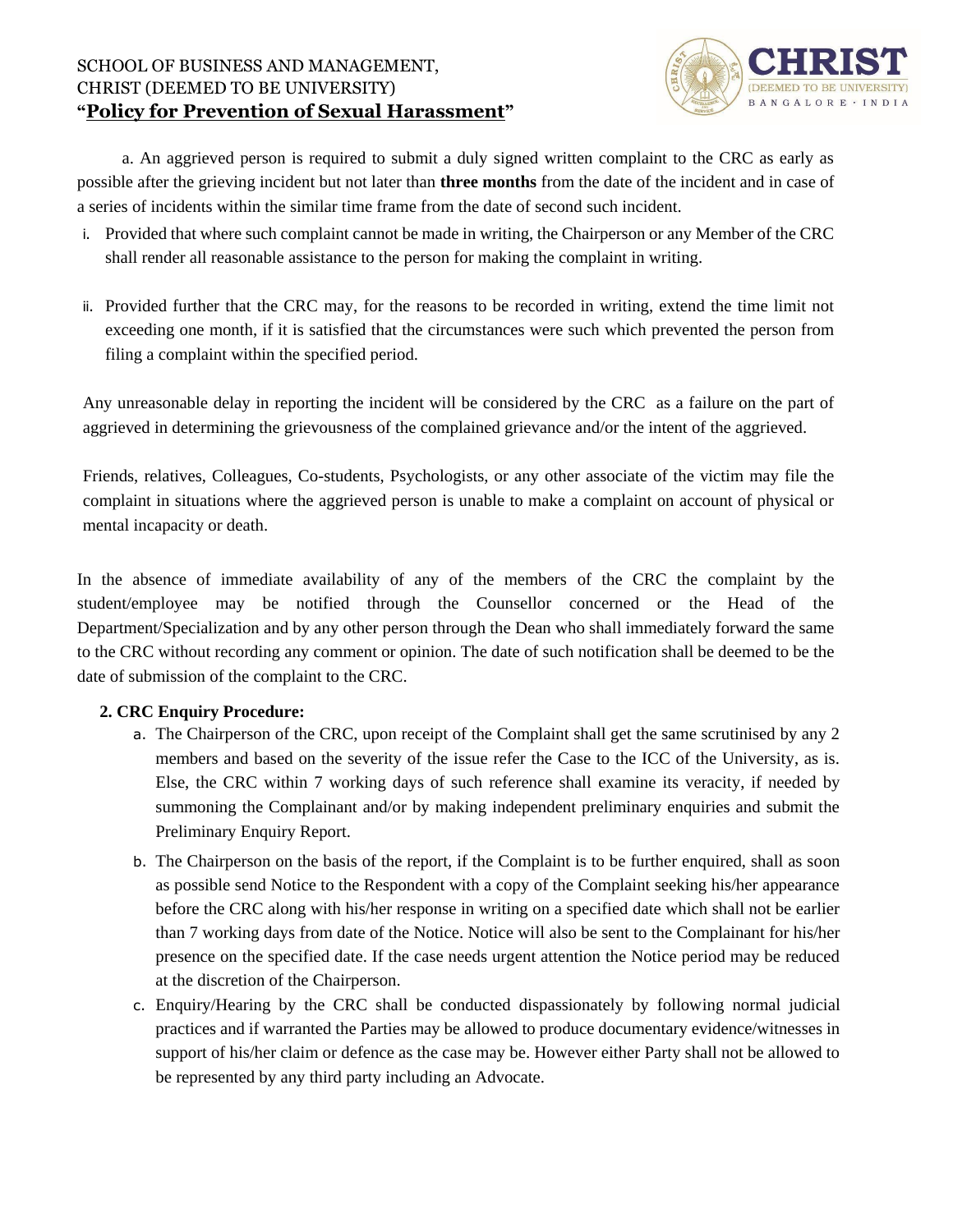

- d. The CRC may hear and/or cross examine the Parties either independently or in joint presence as may be deemed fit by the Chairperson.
- e. If the Respondent does not appear on the specified date of Hearing the CRC may post the Hearing to the same day of the subsequent week and if the Respondent once again fails to appear, the CRC may proceed to decide the Case on Ex-Parte basis.
- f. Either Party on appearance if seeks time to defend his/her case, he/she may be allowed time up to but not more than 7 days at a time and no such extension of time shall be permitted more than twice.
- g. If the Party does not appear on such extended dates the CRC may proceed to decide the Case on Ex-Parte basis against such Party.
- h. The CRC shall complete the enquiry proceedings within a maximum period of 30 days from the date of receipt of the Complaint and within the next 7 working days shall submit its report with recommendations to the Dean with copy to both the Parties to the Complaint.
- i. The Dean shall act on the recommendation of the CRC on expiry of 15 days from its receipt unless an Appeal against the same is filed as per this Regulation.
- j. At any time prior to or during the enquiry process the Aggrieved (Complainant) may seek conciliation of the matter in which case the CRC may facilitate such resolution of the complaint by conciliation between the Parties and on the basis of documented reconciliation signed by the Parties, all the enquiry proceedings of the CRC shall be dropped.
	- i. Provided that no such conciliation shall be encouraged in consideration to any monetary payment
	- ii. Provided further that notwithstanding such conciliation if the CRC is of the opinion that the conduct of the employee or the student (as respondent) as the case may be is a serious misconduct/act of indiscipline under the Code of Conduct and Ethics/Disciplinary Rules prescribed by the University it may recommend for appropriate punitive action under Clause 3 (a) or 3 (b) of this Regulation or the Dean may suo moto take such action. Any such action taken shall be independent of this Regulation and there shall be no Appeal allowed.

#### **Frivolous Complaint:**

If any Complaint filed under this Regulation on its scrutiny/independent enquiry is found to be false, untrue or malicious and is so concluded by the CRC based on its enquiry proceedings the Complainant shall be liable to be punished as if the offence was perpetrated by the Complainant and shall be in accordance with Clause 3 of this Regulation.

- i. Provided that mere inability to substantiate a complaint or provide adequate proof thereof shall not by itself be sufficient reason for concluding the complaint as frivolous.
- ii. Provided further that malicious intent of the Complainant must be substantiated by appropriate supporting evidence.

#### **3. Punishment and Compensation:**

**a.** Any employee of the University found guilty of sexual harassment shall be punished in accordance with the Employment Regulations and the prescribed Code of Conduct.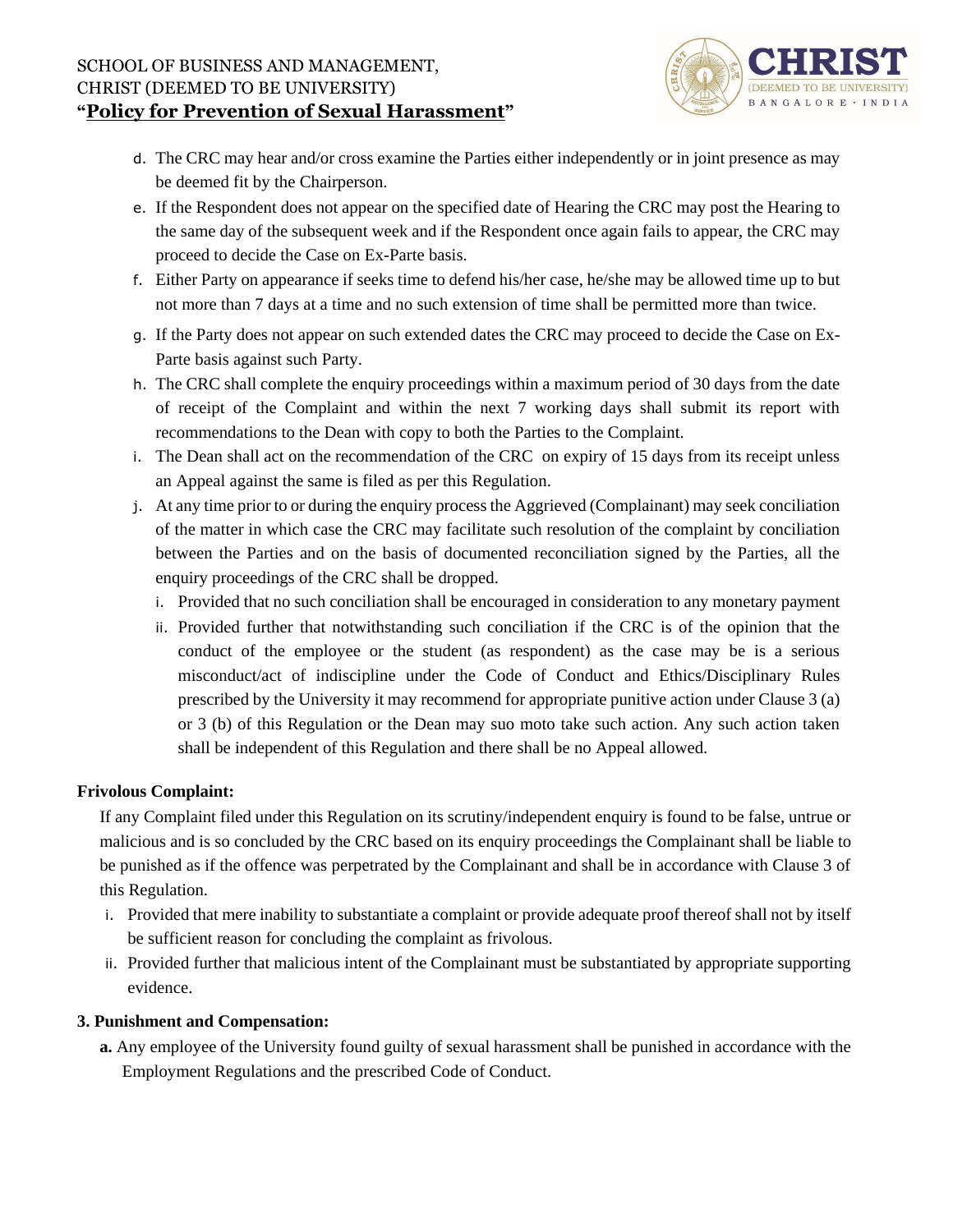

- **b.** Where the respondent student is found guilty of sexual harassment, depending on the severity of the offence CRC shall recommend/ award any one or more of the following punishments.
	- i. Withhold the student privileges such as access to the library, auditoria, halls of residence, vehicle parking, scholarships, fee concession, and identity card.
	- ii. Suspend or restrict entry into the campus for a specific period.
	- iii. Award reformative punishments like mandatory counselling and/or community services.
	- iv. Debar from writing the Semester Examination in consultation with Controller Of Examinations
	- v. Expel and strike off name from the rolls of the institution, including denial of readmission (ANY OF THE CAMPUSES/COURSES), if the offence so warrants in consultation with the Director, Student Affairs.
- **c.** In the following circumstances and on that basis the aggrieved may be entitled for monetary compensation as may be appropriately determined and recommended by the CRC subject to approval of the Dean. The compensation so payable shall be recovered from the offender.
- i. Mental trauma, pain, suffering and distress caused to the aggrieved person.
- ii. Loss of career opportunity due to the incident of sexual harassment.
- iii. Medical expenses incurred by the victim for physical, psychiatric treatment.

# **4. Confidentiality Responsibility of CRC:**

- i. With reference to any complaint enquired in to by the CRC under this Regulation, it shall ensure that the identities as well as the complaint details of the aggrieved party or the offender shall be kept strictly confidential by every member of the CRC and shall never be kept in the public domain either during or after the process of the enquiry.
- ii. As provided in Section 16 of the Sexual Harassment of Women at Workplace (Prevention. Prohibition and Redressal) Act 2013 no personal or other information with regard to any complaint received and enquired and/or disposed of by the CRC shall be furnished or shared under the Right to Information Act 2005.

## **5. General Provisions:**

These General Provisions shall apply to this Regulation in entirety irrespective of whether or not it has been specifically stated under its different Clauses or under other relevant Regulations of the University

- a. Sexual Harassment shall be deemed a serious misconduct of any employee or visitor of the University and if proved appropriate punitive action shall be initiated against the perpetrator.
- b. Sexual Harassment by any student shall be a deemed violation of disciplinary Rules of the University and if proved appropriate punitive action shall be initiated against the perpetrator.
- c. All Academic and Administration heads of the SBM located in all its workplaces shall be accountable for the compliance of this Regulation.
- **d.** All communications and Notices under this Regulation shall be served at the address of the recipient as registered with the University and except for filing of complaint by the aggrieved Party electronic communication from and to the registered email address shall be a recognized mode.
- e. Document or Documentation referred to in Clauses 2 (k), 3(a), and 3(b) shall include Minutes of Meetings, Record of Complaints and Disposals, Reports/Orders of the CRC, Minutes of Meetings, Minutes of